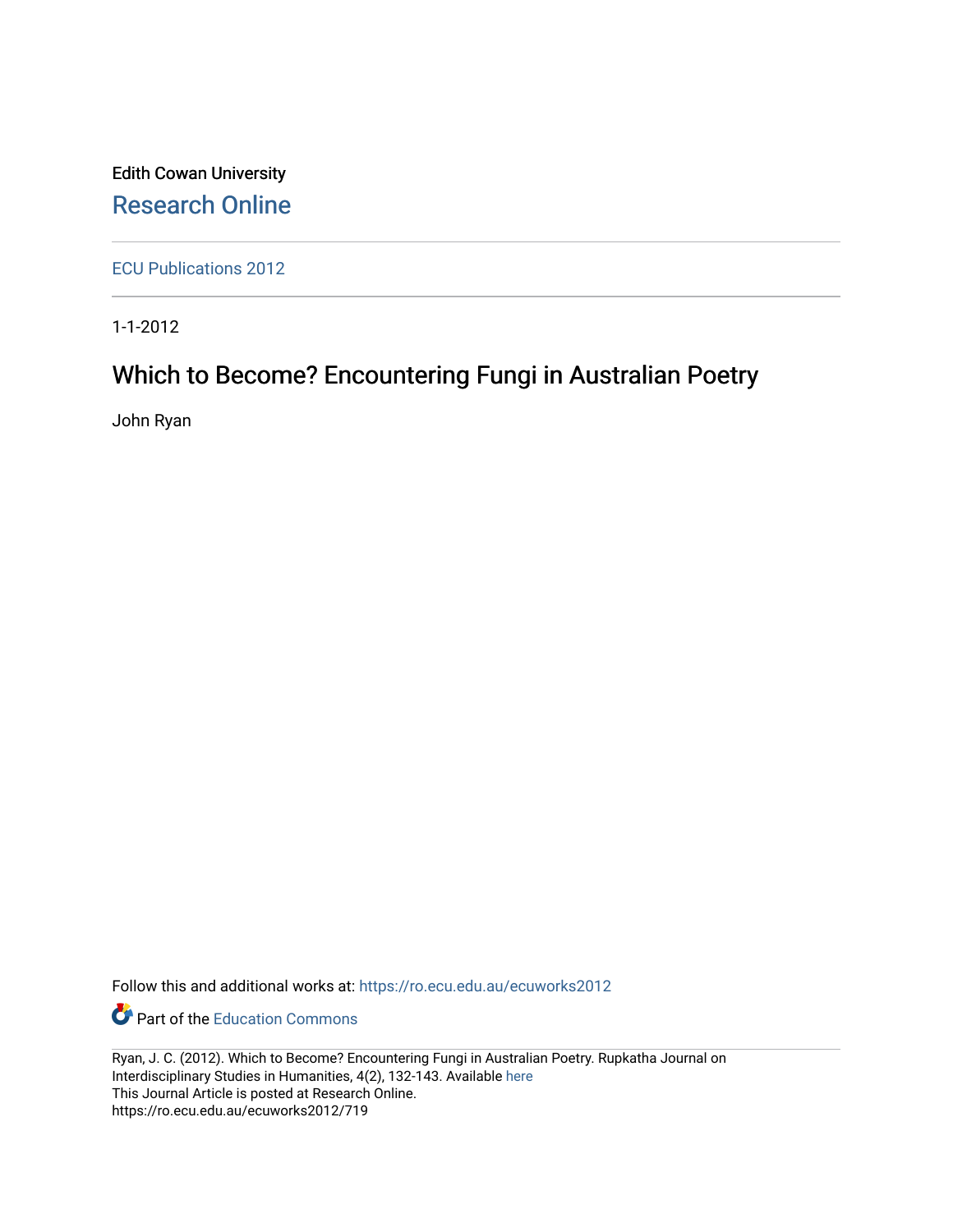# Rupkatha Journal On Interdisciplinary Studies in Humanities

An Online Open Access Journal ISSN 0975-2935 www.rupkatha.com

Volume IV, Number 2, 2012

**Chief Editor**  *Tirtha Prasad mukhopadhyay* 

**Editor**  *Tarun Tapas Mukherjee* 

## **Indexing and abstracting**

Rupkatha Journal is an international journal recognized by a number of organizations and institutions. It is archived permanently by **www.archive-it.org** and indexed by **EBSCO**, **Elsevier**, **MLA International Directory**, **Ulrichs Web**, **DOAJ**, **Google Scholar**, **J-Gate**, **JournalSeek**, **ResearchGate** and other organisations and included in many university libraries

### **Additional services and information for** *Rupkatha Journal on Interdisciplinary Studies in Humanities* **can be found at:**  About Us: www.rupkatha.com/about.php Editorial Board: www.rupkatha.com/editorialboard.php Archive: www.rupkatha.com/archive.php Submission Guidelines: www.rupkatha.com/submissionguidelines.php Call for Papers: www.rupkatha.com/callforpapers.php Email Alerts: www.rupkatha.com/freesubscription.php

Contact Us: www.rupkatha.com/contactus.php

*© Rupkatha Journal on Interdisciplinary Studies in Humanities*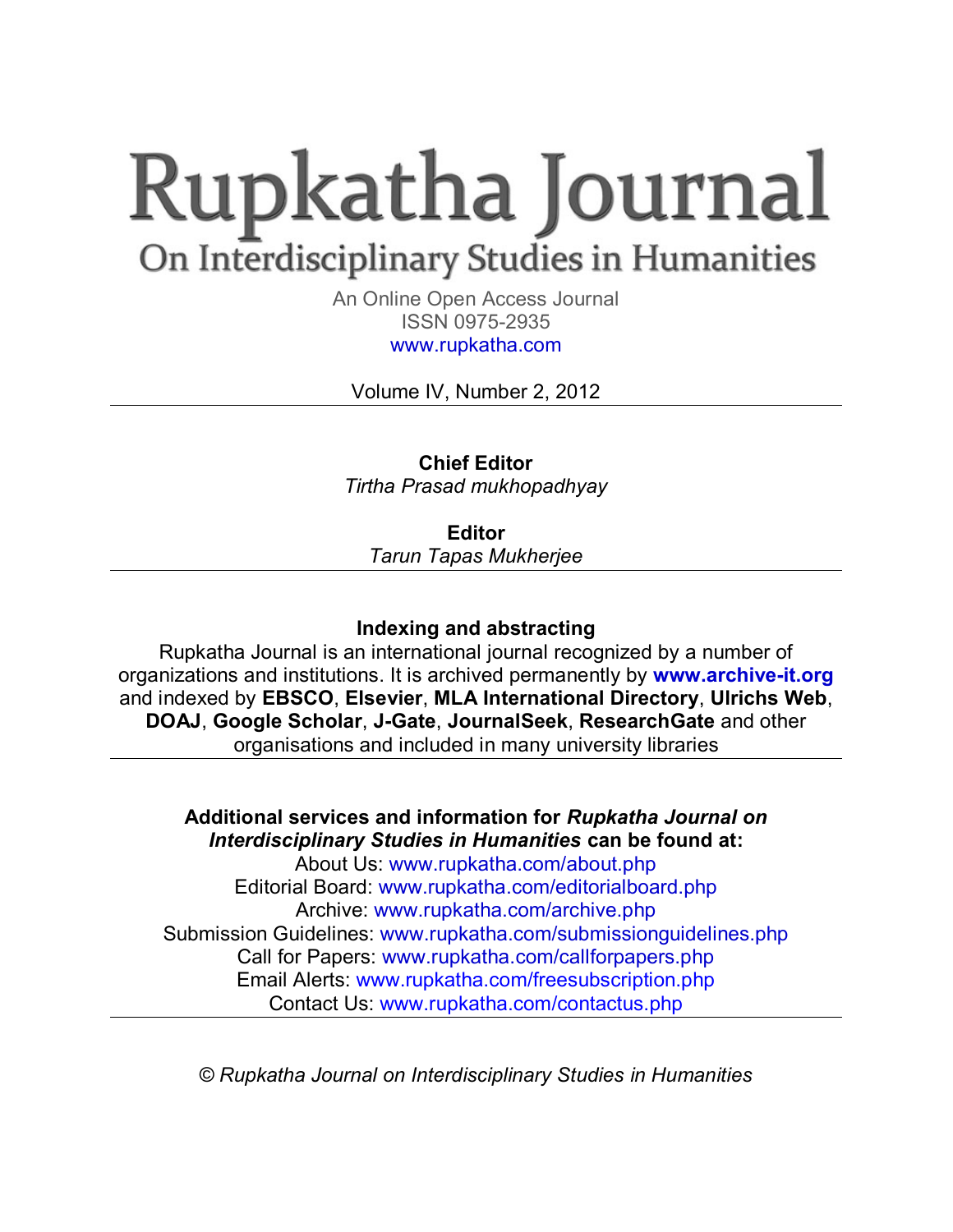# **Which to Become? Encountering Fungi in Australian Poetry**

*John Charles Ryan Edith Cowan University, Perth, Australia* 

#### **Abstract**

As a largely unexplored group of organisms, fungi are ecologically complex members of the Australian biota. Fungi represent non-human alterity and interstitiality—neither animal not plant, beautiful yet evanescent, slimy and lethal, and eliding scientific categorisations. Donna Haraway's notion of "companion species" and Anna Tsing's "arts of inclusion" remind us that sensory entanglements are intrinsic to human-fungi relations. Drawing conceptually from Haraway and Tsing, this paper will examine examples of poetry from John Shaw Neilson, Jan Owen, Douglas Stewart, Geoffrey Dutton, Caroline Caddy, Michael Dransfield, Philip Hodgins, Jaime Grant and John Kinsella that represent sensory involvements with fungi based in smell, sound, taste and touch. For Stewart, the crimson fungus is archetypal of danger, ontologically ambivalent and warranting physical distance. For Caddy and Dransfield, fungi are nutriment around which social and personal events transpire, whereas for Kinsella, fungi express concisely—as part of an ecological milieu—nature's dynamic alterity.

[Keywords: Poetry, Australian, Fungi, John Shaw Neilson; Jan Owen; Douglas Stewart; Geoffrey Dutton; Caroline Caddy; Michael Dransfield; Philip Hodgins; Jaime Grant; John Kinsella; ecology]

#### **I. Introduction: The Sporadic Nature of Fungi**

Despite the poisonous purview of a handful, fungi offer one of our most sensuous engagements with the natural world. Whether pleasurable or poisonous, many commonplace encounters with wild fungi are bodily. Yet the 2012 Canberra and Melbourne "death cap" poisonings remind us starkly that human entanglements with the non-human world at times turn disastrous. The tragic headline "Woman Dies After Eating Death Cap Mushrooms" points to a sensory encounter gone horribly wrong. It further underscores fungi's uncanny capacity to "appear like" something else an edible version, an animal, a plant—or to appear suddenly out of nowhere—after rain, humidity, fire, coolness. An article in *The Canberra Times* alludes to the sheer tenacity of fungi which, unlike other biological hazards, defy mere striking out: "Acting ACT Chief Health Officer Dr Andrew Pengilley said the mushrooms' spores could remain underground for long periods of time, meaning they could not be eradicated" (Anderson).

It could be argued that a defining attribute of fungi is sporadicity rather than periodicity. A mushroom's beingness is spore-driven and, consequently, *sporadic*. Etymologically, the term *sporadic* can be traced to the 1650s and derives from the Latin *sporadicus* for "scattered" and Greek *spora* for "a sowing." The biological term "spore," as we employ it now, entered into English usage in 1836 to mean "seed, a sowing" (Harper). The modern connotation of *sporadic* with discontinuous occurence reflects the originary meanings of scattered and spore. Therefore fungi's primordial generative apparatus, the spore, lends itself to metaphors of elusivity and unpredictability—on the one hand, qualities that upend scientific precision and ontological cohesion—and resolute attachment to place—on the other hand, that which goes against the juggernaut of social and environmental "progress," especially in the worlds where fungi live out their sporadic lives (see Tsing "Worlding").

Additionally, the term *fungi* itself implies a dispersed category comprising single and multi-celled organisms—mildews, lichens, moulds, mushrooms and yeasts—that lack chlorophyll and absorb food from their environments (Fuhrer 7-8). Rather than confined to their

*Rupkatha Journal on Interdisciplinary Studies in Humanities* (ISSN 0975—2935), Vol. IV, No. 2, 2012.

Ed. Tirtha Prasad Mukhopadhyay.

URL of the Issue: http://rupkatha.com/v4n2.php

URL of the article: http://rupkatha.com/V4/n2/02\_Australian\_Poetry\_Fungi.pdf Kolkata, India. © www.rupkatha.com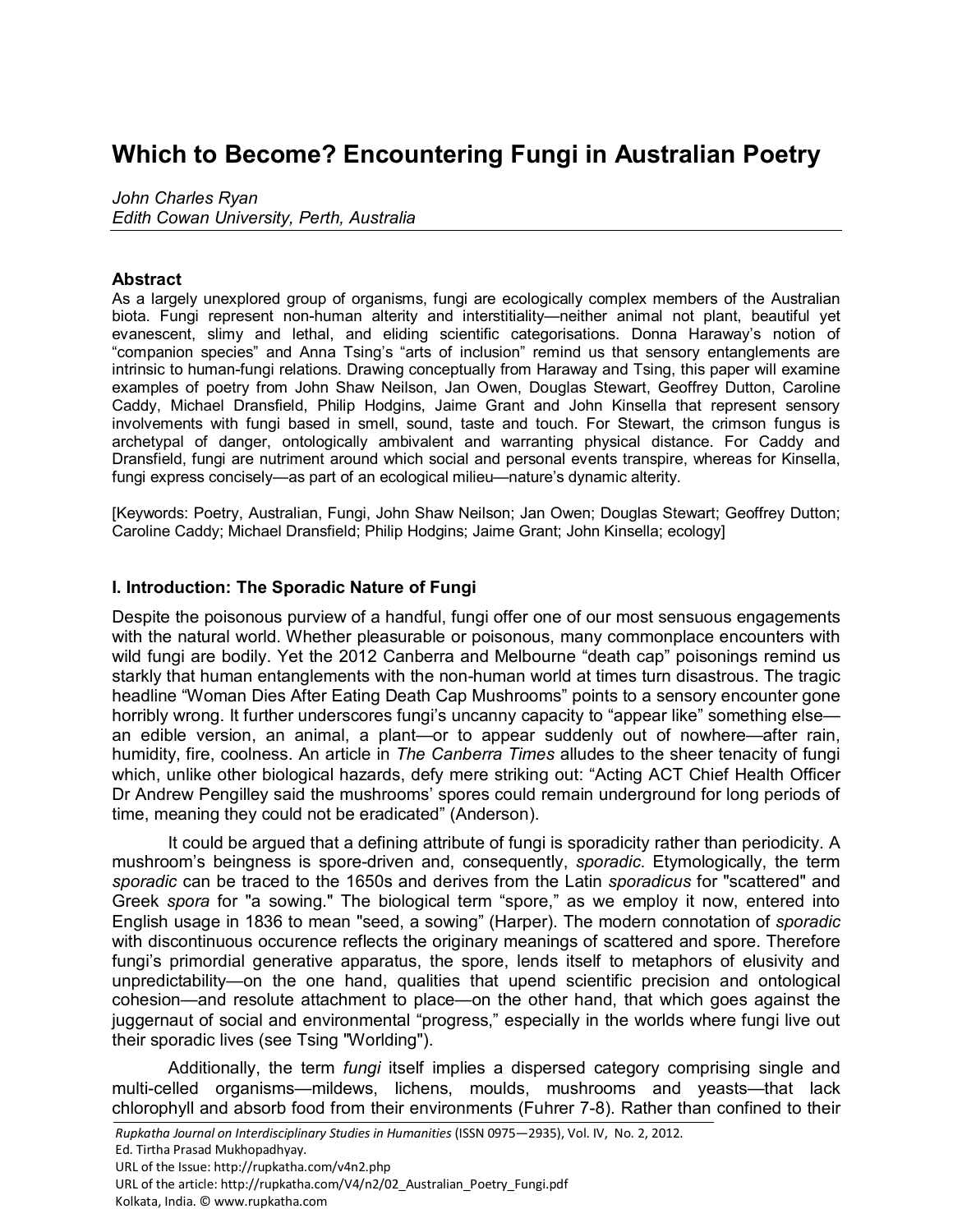eponymous kingdom, fungi are distributed across the kingdoms Fungi, Straminipila and Protista. As sessile, largely silent and spore-bearing organisms, fungi were considered primitive plants by early natural scientists who observed that the more prominent types—mushrooms and puffballs—exhibit a distinctly botanical growth habit: a buried root structure, an aerial stem and a well-defined "head" or fruiting body. In 1766, the German botanist Otto von Münchausen suggested a zoogenic theory of mycology in which "animalcules" or "little animals...move about in the water; and when one observes them further the next day they form clumps of hard weft and from these arise moulds or fungi" (cited in Ainsworth 23).

The association of fungi with plants persists today where formal descriptions of fungi are subsumed within a Flora—a taxonomic catalogue of plants. The mycologist John Walker suggests that fungi, from both a scientific and cultural perspective, occupy a place of ontological

ambiguity, taxonomic slippage and physical alterity: "With a view of the living world that permitted only plants or animals, fungi were considered as primitive plants and have remained so in most people's minds to the present day" (Walker 1). Indeed, mycology, the study of fungi, has been recently termed a "neglected megascience." Only 7% of the planet's fungi have been taxonomically classified, whereas 90% of existing plants worldwide are estimated already known (Hawksworth 2). In Australia, there are an estimated 250,000 fungi species (Pascoe cited in May 346), 75% of which are undescribed. At the present rate of identification, it would take 1000 years to classify the remaining 188,000 species.

The first formally described Australian fungi was *Aseroë rubra*, named by the French botanist Jacques Labillardière (Fig. 1). In 1792 in Tasmania, Labillardière recorded a "new genus of mushroom, which grew from the middle of the mosses with which the ground was covered. The disposition of its rays made me name it *aseroe*" (cited in Parbery and Sheather 253). However, another 200 years passed before a biogeographical map of *A. rubra* would be produced (May 349). In the context of mycological neglect, May laments



**Fig 1**. Malcolm Howie (1936) Starfish Fungus, *Aseroë rubra* (Bogong High Plains). Watercolour on Paper.<sup>1</sup>

that "before the 1980s, fungi were almost completely overlooked in the planning of surveys and inventories of biota" (May 346). Other mycologists argue that fungi have been largely disregarded within the study of Australian ecology in favour of flora and fauna. Willis attributes the neglect to "antipathy to the group as a whole because a few species are highly poisonous" and the "ephemeral nature" of the characteristic fruiting bodies of many species (Willis in Fuhrer 5). Section II, Towards Poetic Mycologies, goes on to propose a reconsideration of fungi through an ecocritical position that recognises the alterity—linked to the sporadicity, ecology and corporeality—of these hard-to-categorise yet ecologically vital organisms.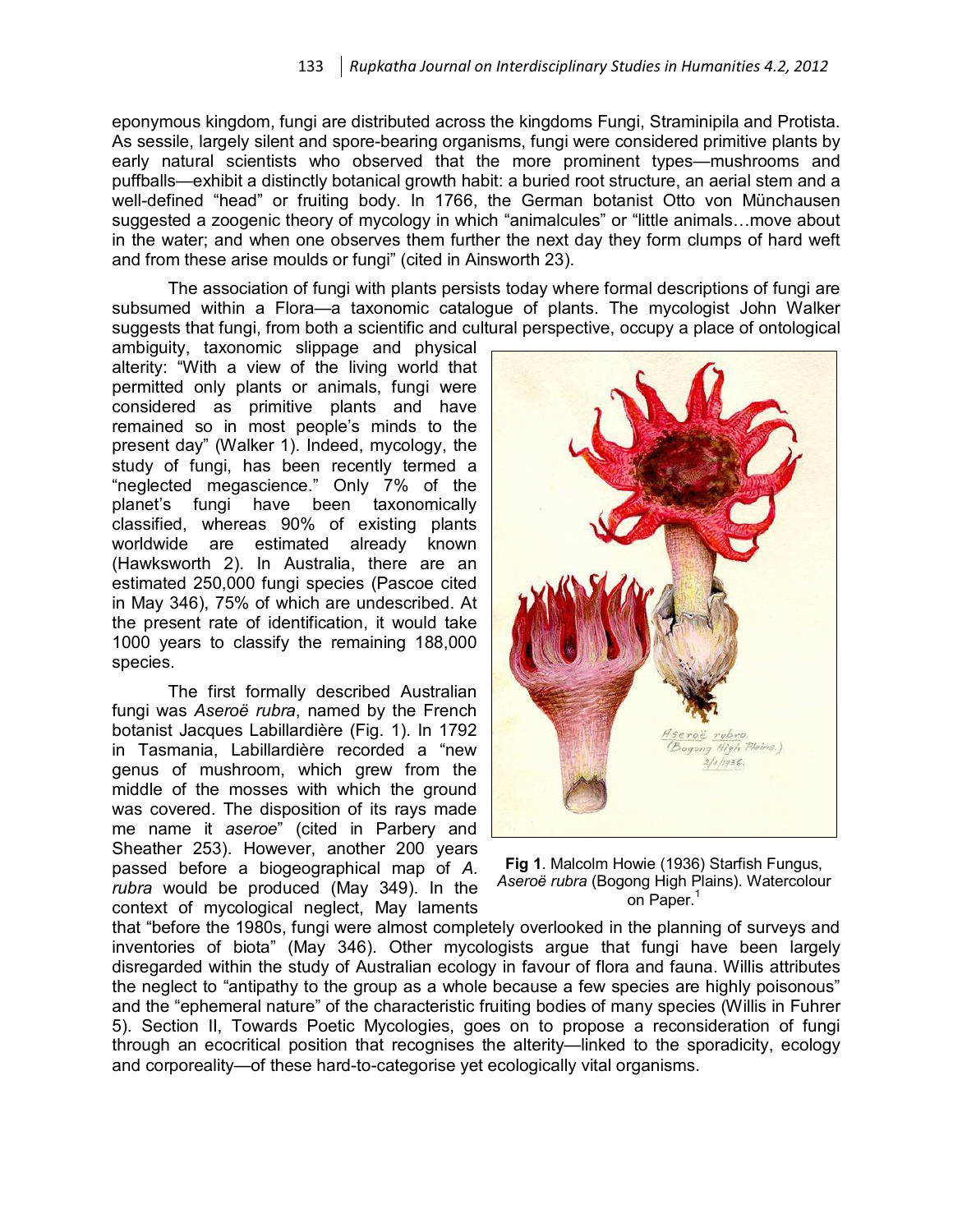#### **II. Towards Poetic Mycologies: Encountering Fungi as Companion Species**

In Australian poetry and ecocriticism, do references to fungi occur only sporadically? What tones of regard express mycotal ecologies in poetry? What are the cultural meanings and sensory tones of engagement with fungi conveyed in Australian poetry? Considering these questions, this paper has a two-fold aim: (a) to examine the representations of fungi in key examples of Australian poetry from John Shaw Neilson to John Kinsella; and (b) to trace the spectrum of human sensory interactions with fungi as written by Australian poets. More broadly, this paper takes the position that human engagements with fungi—from the pleasure of delicacies to the toxicity of "death caps" and from the transcendence of psychoactive substances to the conservation of mycota—particularly bring to the fore questions of bodily encounters with the mycotal world. Specifically, the generic treatment of fungi in Australian poetry (as "mushrooms" or "fungi," rather than concise genera and species in many instances) suggests a need to advance further ecocritical and ecohumanities models for understanding the layered meanings of fungi in Australian culture, including its representation in poetry. A poetic mycology recognises the interanimation of poetry and science—that "we cannot assess nonhuman agency without attention to the scientific storytelling through which we learn about actor networks" (Tsing "Worlding," 50-51).

Except for the recent work of anthropologist Anna Tsing ("Worlding"; "Arts"), fungi have received little serious attention in ecocriticism, ecocultural studies, the environmental humanities and other interdisciplines concerned with critiquing culture-nature and science-humanities binaries. Whilst the pop cultural lexicon includes *mycophiles* (fungi lovers) and *mycophobes* (fungi haters), the study of fungi and human culture is normally the specialised domain of ethnomycology (see, for example, Kalotas; Trappe et al.). Yet, in the Australian context, fungi appear in the works of visual artists as diverse as botanical illustrator Ellis Rowan (1847–1922), Warlpiri painter Betsy Napangardi (1940–2008) and Western Australian illustrator Katrina Syme (1947–). Moreover, significant fungi-based Australian cultural phenomena include truffle festivals (Mundaring Truffle Festival 2011), the traditional uses of desert truffles (Trappe et al.) and "magic" mushroom hunting in rural parts of Australia (Smith), to name a few.

In this regard, the notion of "companion species" points to critical possibilities for researching human-fungi encounters as expressed in various cultural materials, such as poetry. Importantly, the concept also prompts deeper awareness amongst embodied participants truffle, death cap and magic mushroom seekers alike—of actor networks involving fungi. In *When Species Meet*, Donna Haraway describes "companion species" as including not only furry domestic animals but also wild floral, faunal and mycotal species, those of "significant otherness" (Haraway 165), those which, like fungi, are distinguished by their alterity. Through the lens of companion species, the alterity of fungi could prompt a willingness to *live with* and a mycologically informed *curiosity for*. Haraway comments on the sensory and co-constitutive dimensions of companion species: "I have tried to live inside the many tones of regard/respect/seeing each other/looking back at/meeting/optic-haptic encounter. Species and respect are in optic/haptic/affective/cognitive touch: they are at table together; they are messmates, companions, in company, *cum panis*" (Haraway 164). Considering the etymological connection between *species* and *respect*, the term *companion species* "includes animal and human as categories, and much more besides: and we would be ill advised to assume which categories are in play and shaping one another in flesh and logic in constitutive encounterings" (Haraway 164). Hence, the notion of companion species implies "coshapings all the way down, in all sorts of temporalities and corporealities" and "a kind of encountering worthy of regard" (Haraway 164).

In comparable terms to Haraway, Anna Tsing advocates "arts of inclusion" marked by "passionate immersion in the lives of the nonhumans being studied" (Tsing "Arts" 19). Tsing (19)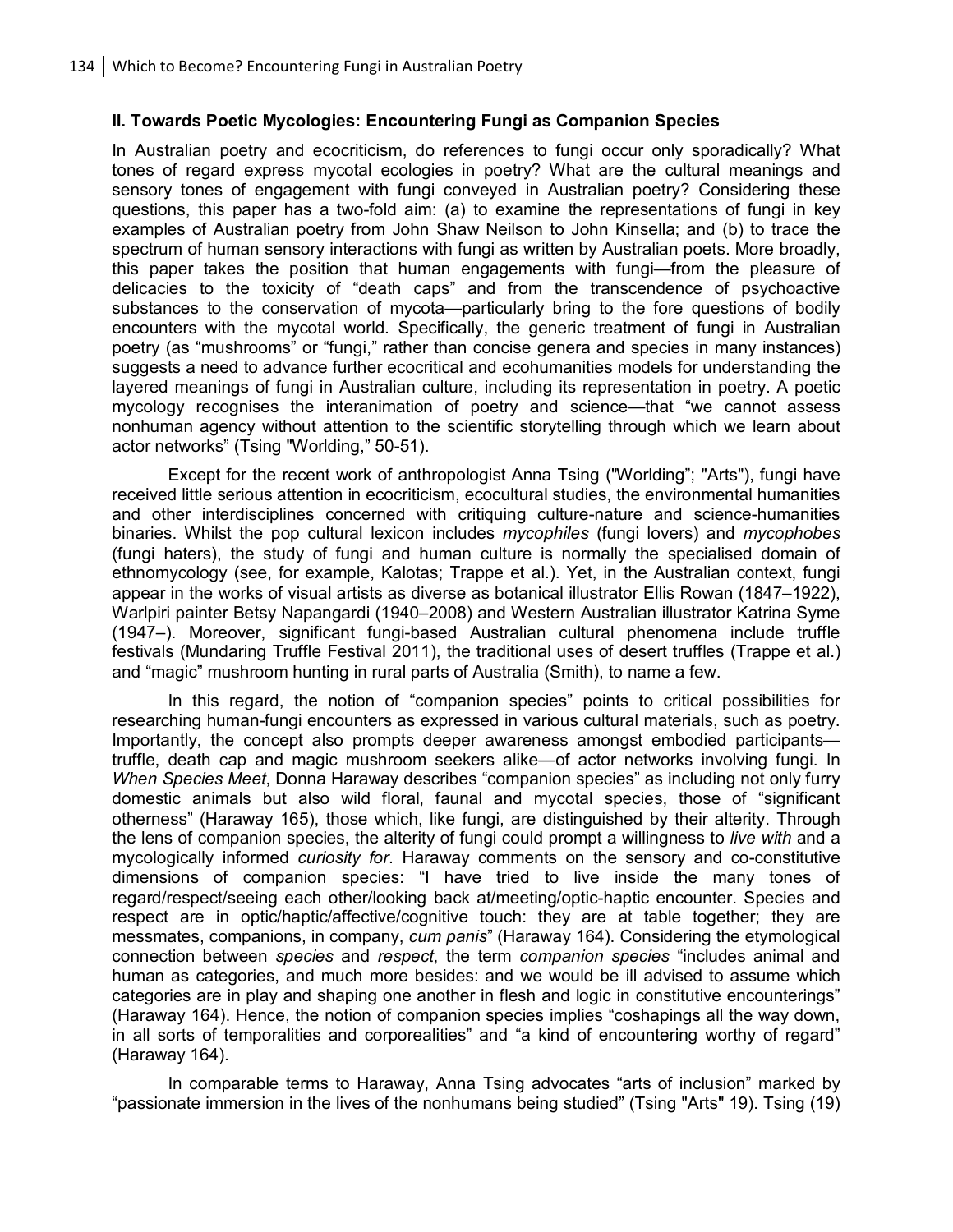proposes a "vernacular science, that is, knowledge production in which ordinary people can participate." In the networked context of matsutake (*Tricholoma matsutake*) science, vernacular mycology mobilises human senses in response to the objects of study towards an appreciation of "their colours, tastes, and smells, and their promise of a livelihood in the woods" (Tsing "Arts" 6). Extending Haraway and Tsing, Section III will analyse, through the lens of multispecies theory, a set of Australian poems that emphasise fungi and their smells. Relationships of "regard/respect/seeing each other/looking back at/meeting/optic-haptic encounter" are crucial to "arts of inclusion" and the experiencing of mycota as "messmates," in Haraway's terms. Multispecies theory, hence, allows ecocritics to interrogate writers and works on fungi. Does the "significant otherness" of fungi merit standing away, or do poets engage with fungi and their environments through close sensory and ecological encounter? How do we negotiate sensory interaction with a grouping of life that can at once be highly delectable and deadly toxic?

#### **III. Poetic Mycologies of Smell: Almost Animal, Almost Kin?**

Returning to Haraway's haptic phrase "coshapings all the way down" and its implications for a poetic mycology of the senses, Section III examines selected poems from Douglas Stewart (1913–1985), Jan Owen (1940–) and Jaime Grant (1949–). Owen's "Fungus," Stewart's "The Fungus," Grant's "Farmer Picking Mushrooms" and "Mushrooms after Rain" call into question optic-*olfactory*-haptic "coshapings," particularly through the shared emphasis of their works on the repugnant odours of fungi. Their poetry exhibits grappling with mycotal alterity and



**Fig 2.** Earthstar Fungus (*Geastrum saccatum*). Photo.<sup>2</sup>

underscores the view of fungi as potentially harmful, morally ambiguous and physically decaying.

"Fungus" dwells on mycotal inbetweenness in the poem's opening line "Something dead and rotting, I thought" (Owen, l. 1) as the living organism is wrenched from its autumn earth "with a stink and a puff of spore-/dust, black smut from the open cup's/ brown leather" (ll. 4–6) (Fig. 2). According to Owen's account, the fungus in question is a gasteromycete or puff-ball (Fuhrer 93). To the observer's eyes, the dislodged fungus appears as a hodgepodge of "scraps/ failed petals, neither flower nor mould" (ll. 6–7) and peculiarly emits "an obscene/ smell almost animal, almost kin" (ll. 9–10). Owen's fungus is existentially ambiguous (is it even alive?) and taxonomically failed from the outset (if not a flower, animal or mould, then what?). As with many species of fungi, its odour is evocative,

repugnant and animalistic all at once, that is, quintessentially uncanny—is this possibly a human smell? Neverthless, Owen's narrative is distinctly embodied throughout; she enumerates the possible folkloric uses of the fungus "for warts, whitlows, and falling hair" (l. 12) and assigns names to it with nefarious connotations—ghoul, foul, witch, stench and death. When science at last intervenes in the building uncertainty of the poem, we learn the name of the *unnamed* fungus: Earth-star, *Geastrum indicum*.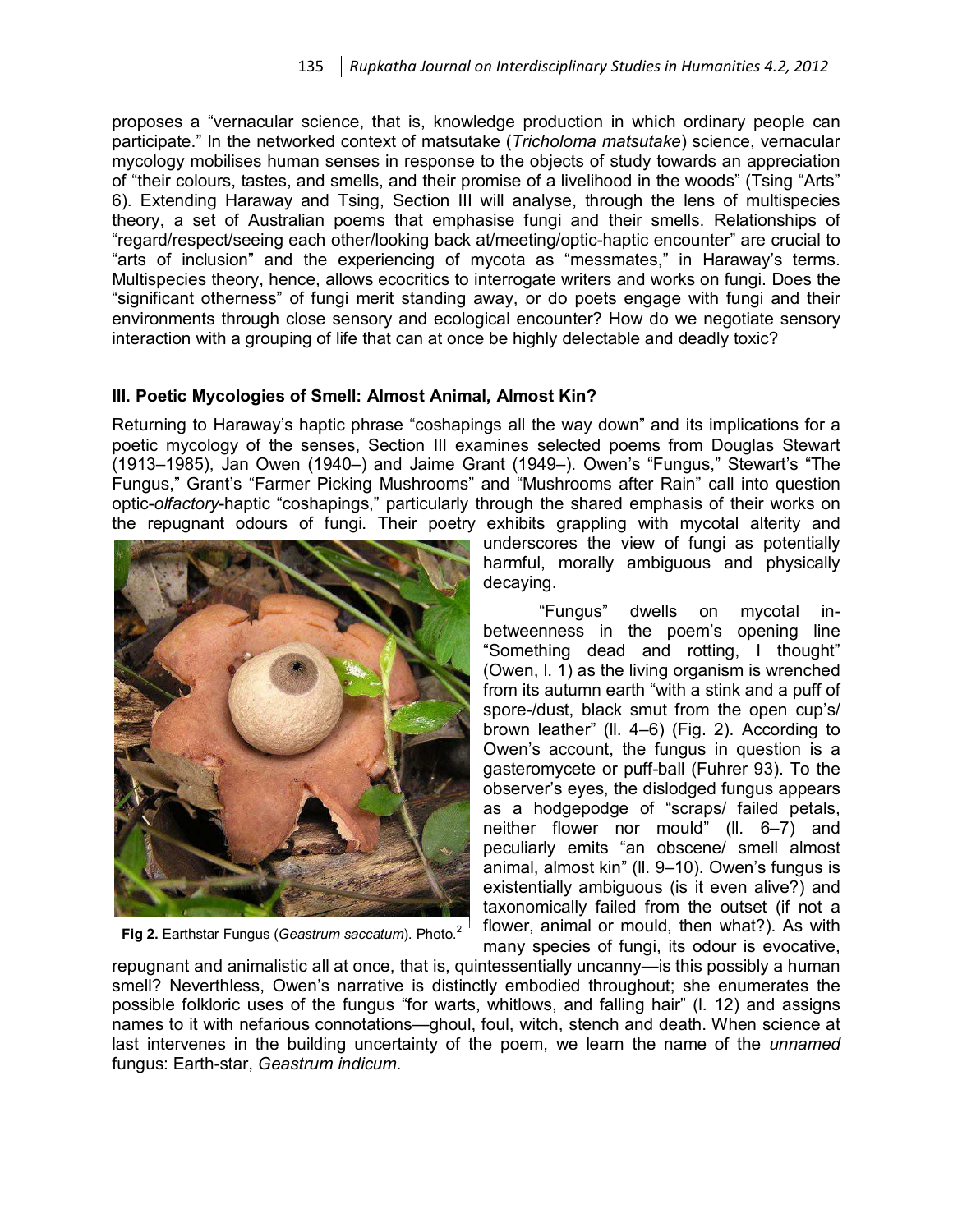Owen reaches equipoise with the fungus through her physical gestures coupled to scientific knowledge. However, Douglas Stewart's poem of comparable title, "The Fungus," opens with "Leave it alone. Don't touch it! Oh, but don't touch it/ That crimson is nature's

warning, those specks that blotch it" (Stewart 165, ll. 1-2) (Fig. 3). Count out Haraway's optic-haptic dyad, but for good reason; the fungus Stewart warns against is not the lovely earthstar but the poisonous fly agaric (*Amanita muscaria*). Writing in the 1930s, the South Australian mycologist John Burton Cleland (18) published one of the earliest commentaries on the negative effects of ingesting fly agaric: "This toadstool has a bright scarlet cap covered with broad white warts, and cannot be readily mistaken for one of the edible kinds…There is usually some giddiness, with confusion of ideas, and occasionally hallucinations. Delirium, violent convulsions, and loss of consciousness may follow." The distinctive alliance of visual features— "crimson" and "specks"—indicates the identity of the fungus: *A. muscaria*. Cleland argues that the species has been "almost certainly introduced" to Australia (Cleland 48).

As in Owen's work, smell is the prominent sensory faculty as "reek" and "leathery stench of corruption and poison" (l. 3) register. Chemically, the active principle, muscarin, is a complex ammonia, producing a urine-like odor in the toadstool (Cleland 18). Stewart's visual and olfactory consternation culminates in the animalisation of



**Fig 3.** Fly Agaric (*Amanita muscaria*). Photo<sup>3</sup>

the fungus, as evident in phrases such as "with gaping throat and tentacles wavering out" (l. 5), "crimson tentacles" (l. 10) and "down that throat" (l. 10). Other zoocentric tropes include "white like the egg of a snake" (l. 8) in reference to its emerging pileus or cap. Although the whiteness of its shell could symbolise purity (and by extension taxonomic cooperation), the fungus is inherently "secret and black" (l. 11), "evil and beautiful" (l. 12) and primordially of "the oldest ocean" (l. 12). By the poem's closing, Stewart's moralisations condense around an inability to come to terms (literally) with the fungus. Existing in a state between cephalopod (octopus) and plant (flower), the *in-betweenness* of the fungus is taxonomic, linguistic, moral and metaphysical. The crimson toadstool is archetypal of danger, ontologically uncooked, ecological unrelevant (where was the *Fungi of Australia* that gains mention in Owens' poem?) and beckons, through its outward appearance and repugnant odour, to distance ourselves completely: "Now like a deep-sea octopus, now like a flower/ And does not know itself which to become" (ll. 14–15). Haraway's admonition is appropriate: "We would be ill advised to assume which categories are in play and shaping one another in flesh and logic" (164). When considered ecologically as a decomposer, the noxious *Amanita muscaria* is more the messmate than we could initially imagine from Stewart's representation.

Owen and Stewart employ the severe-sounding term *fungus* in a pejorative sense over the more ecologically sensitive *fungi* or popular *mushroom*. The heavy-handed *fungus* also figures into Jaime Grant's mushroom poetry. Although tangentially concerning fungi themselves, Grant's "Farmer Picking Mushrooms" (*The Refinery* 57) concludes with "I've found no mushrooms/ Footprints ran through my garden. Her lover's/ breath breeds in her like a fungus" (ll. 16–18) (Fig. 4). Clearly, Grant's mushrooms signify infidelity—in the dual senses of being kept in the dark and then seeing the truth. Like Stewart, the fungus is implicated in secrecy and decay, specifically evident in "breath breeds in her like a fungus" (l. 18). Owen emphasises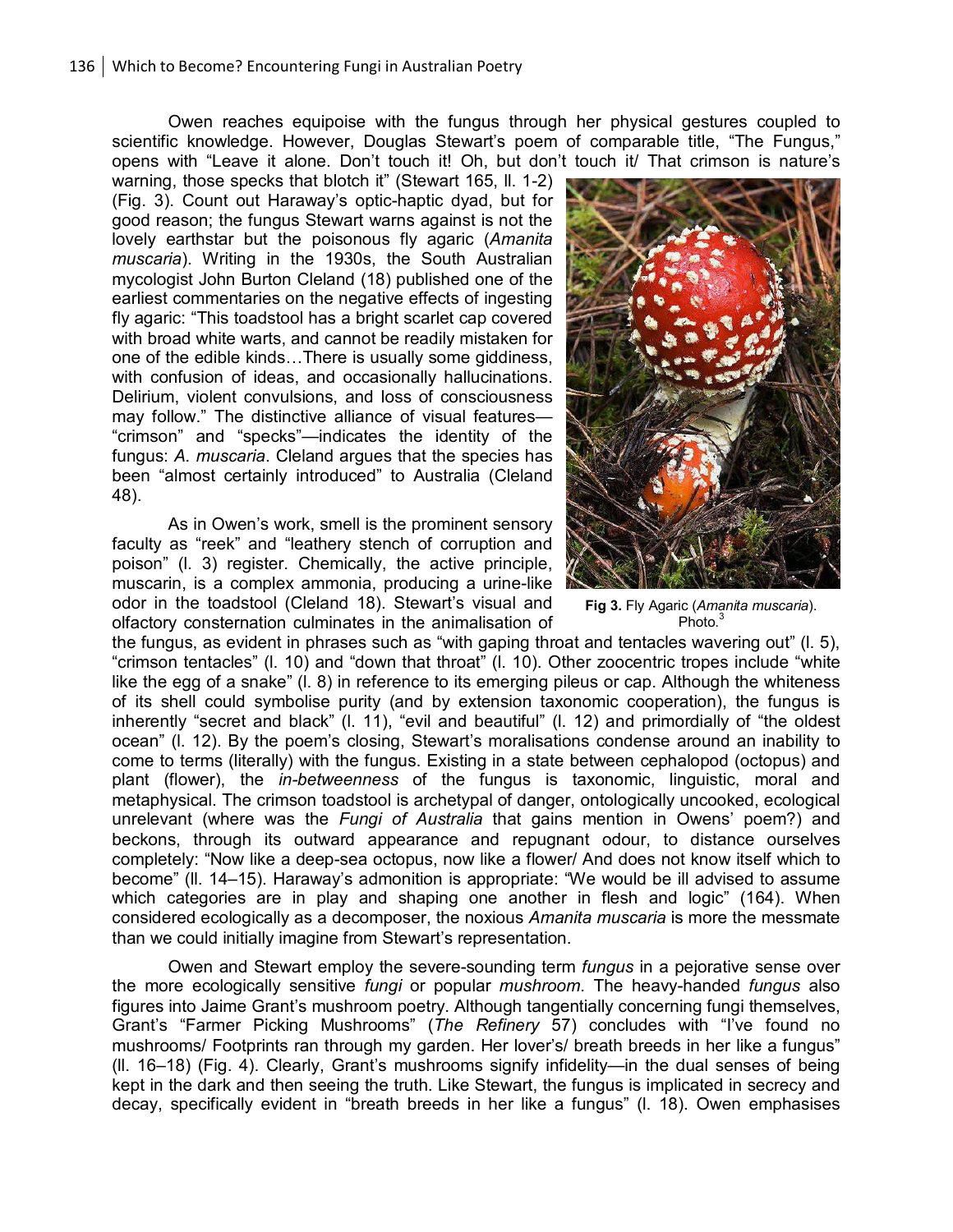bodily interaction with fungi; Stewart, bodily protection from. Here Grant conveys a tone of vindication in the final line and hope for the restoration of the speaker's fractured body/psyche—



**Fig 4.** *Pleurotopsis longinqua*. Photo.<sup>4</sup>

the chasing away of dreams that "pushed their roots/ down through my sleep" (ll. 10–11). The fungus represents the fragmentation of the pastoral idyll and the intrusion of rot into the warmth of the lungs, into domestic and marital enclosure. Whereas the title "Farmer Picking Mushrooms" evokes communion with a nature idyll, the poem's brooding tension unravels any final realisation of harmony.

Similarly, Grant's "Mushrooms after Rain" (*Skywriting* 60-64) notes, towards the middle of the poem, the pungency of mushrooms, but with an air of respect: "Their rank/ scent tainted the air/ and yet there/ was something beautiful/ in those skulls" (ll.76–80). Mycotal ambiguities form a central focus of the poem, which freely associates a number of fungi-related memories and sensory impressions in short choppy stanzas: the binary of "innocent and sinister" (l. 43), the zoomorphism of "new-laid birds' eggs;/ human sex/ organ" (ll. 57–59) and the

mushrooms themselves "which spilled an ink-/ like powder over the sink,/ the dust of regeneration./ Having to clean/ this stuff/ one could not think enough/ of its heedless will/ to survival" (ll. 85–92). In the final analysis, however, Grant comes to accept the alterity, ambiguity and perniciousness of fungi more gracefully than Stewart and Owen. Despite their intrusions, mushrooms are "a mystery,/ as sourceless as the rain/ which began to fall again" (ll. 116–118) and "a life-wish like my/ own, strong/ as a beating/ heart" (ll. 94–97). In the latter phrase's intimation of bodily empathy between human beings and fungi, we find a nascent foundation for a companion species view of fungi.

#### **IV. Poetic Mycologies of Sound: Shyly and Slyly as Mushrooms?**

The works of Owen, Stewart and Grant place emphasis on the smell of fungi. In further developing the notion of poetic mycologies, Section IV will analyse selected works of John Shaw Neilson (1872–1942), Philip Hodgins (1959–1995) and Geoffrey Dutton (1922–1998). This section will examine the interconnections between fungi, rural environments and human sense experience, particularly in relation to the aural lifeworlds of fungi. Some of the earliest references to fungi in Australian poetry occur in the works of Neilson, the South Australian itinerant rural labourer and poet. Labelled "the roadmender," Neilson spent the majority of his life constructing roadways and working in the bush where he undoubtedly encountered various mycotal forms. The opening lines of Neilson's pastoral "May" link the animation of fungi to the season's coolness. Neilson represents mushrooms as reclusive harbingers of autumnal beauty; Australian May is a soporific time after the heat and dryness of summer in which movement slows for some, except for mushrooms enlivened by coolness. The poem opens with a mycological quatrain that positions the mushrooms in an auditory milieu: "Shyly the silver-hatted mushrooms make/ Soft entrance through,/ And undelivered lovers, half awake,/ Hear noises in the dew" (Neilson 26, ll. 1-4).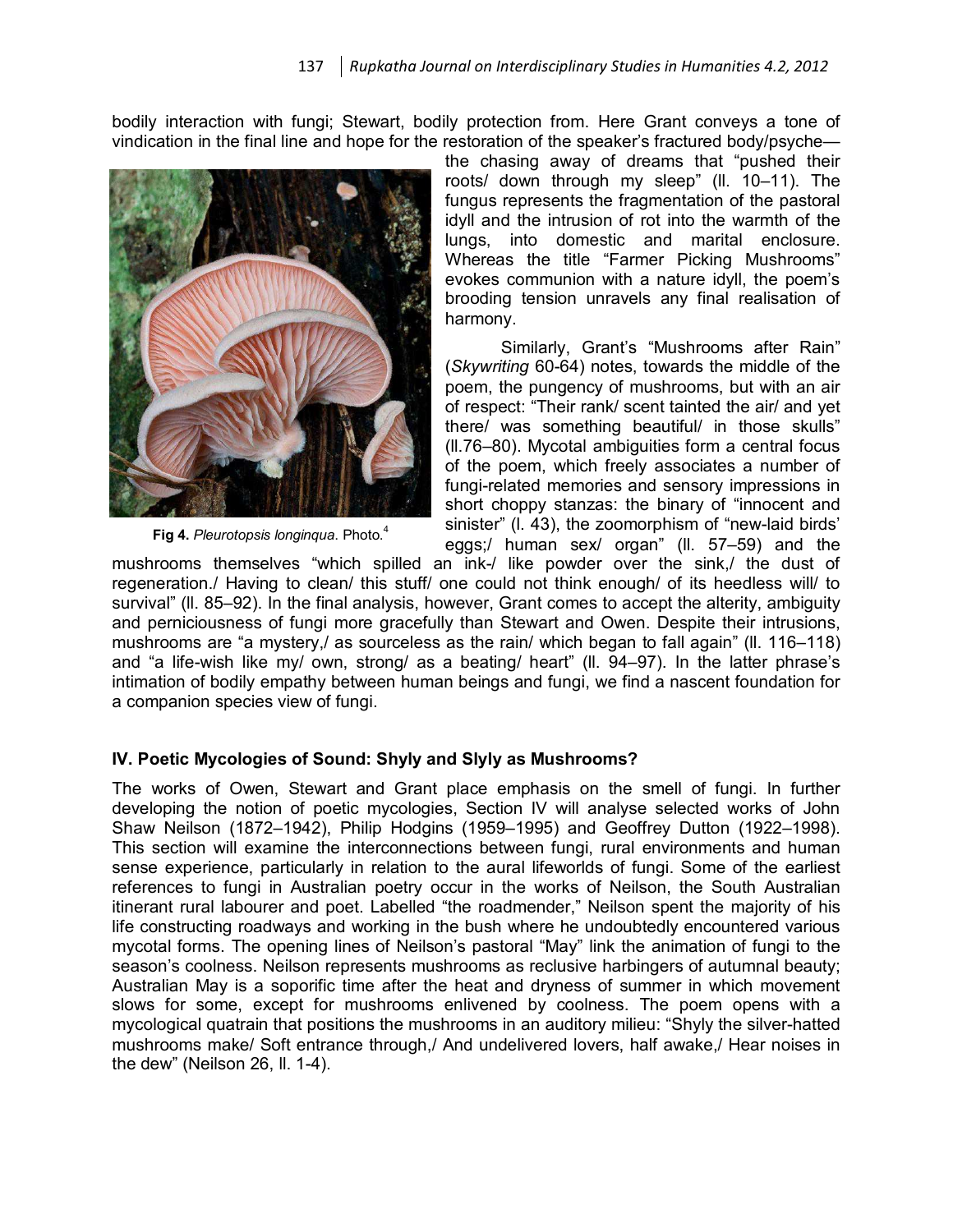Sound induces the human-fungi encounter with "noises in the dew" (l. 3) as the emergent organisms "make/ Soft entrance through" (ll. 1-2) the wet autumn earth. Neilson's evocation of mycotal sound is curious considering the silence of fungi to most of our ears. The mushroom's subtle, though sonic, progress through the earth symbolises the poet's broader investigation of nature's autumnal physis, of the dream-like articulations "faint as a widow mourning with soft eyes" (l. 7) of the earth at this time of year. The groggy interstitiality between summer and autumn is further apparent in "dim is the day and beautiful" (l. 11) and "undelivered lovers, half awake" (l. 3). By the concluding couplet, the silver-hatted mushrooms (perhaps *Amanita umbrinella*) or their more sanguine-coloured cousins (perhaps *Amanita xanthocephala*) return again to the scene: "Delightsome in grave greenery they rise/ Red oranges in May" (ll. 15- 16).

For Neilson, the sun and the mushrooms are interconnected symbols of autumnal physis, when the typically lucid Australian sunlight becomes diffuse as winter nears. "The Scent o' the Lover" (Neilson 79) also opens with a mycological quatrain: "I saw the mushrooms hoping/ In the cool June:/ It is the scent o' the lover/ Sweetens the tune" (II. 1-4). Like "May," "The Scent" expresses the autumnal sensuality of the mushrooms' lifeworld. The beginning quatrain alludes to four senses—vision ("saw"), touch ("cool"), smell ("scent") and taste ("sweetens")—where the imminence of seasonal and thus metaphysical change is linked to the mushrooms' "hoping." We go on to learn that "Love is the loud season:/ Tears fall too soon:/ It is the scent o' the lover/ Sweetens the moon" (ll. 21-24), returning to the interplay between smell, taste and sound.

In contrast to the sensuous and particularly acoustic pastoralism of Neilson's mycology, Philip Hodgin's poetry "with its clear-sighted realism…is determinedly non-Pastoral" (Taylor 111). Born in 1959, Philip Hodgins died at age thirty-six of leukemia. The majority of his poetry addresses commonplace rural occurrences or what Fitter (quoted in Taylor 113) terms the "quotidian…which favours routine activity and typical experience over images of the mythical, remote and awesome." However quotidian, the poem "Pregnant Cow" from his collection *Animal Warmth* evokes an environment of bodily repose—a warm comfort contrasting acutely to the "frosty paddock" of the morning discovery. In beautiful directness, the poem conveys the birthing of a calf accompanied by the emergence of fungi: "Her swollen belly was a hammock,/ somewhere to sleep, a nice warm bath./ This morning in the frosty paddock/ I found some mushrooms, and a calf" (Hodgins, ll. 1-4). Hodgins associates mushrooms with natal mysteries—birth as sudden emergence from a state of deep senescence. In keeping with Hodgin's quotidianism, "Pregnant Cow" concerns routine interactions between domestic animals and farmers; the mushrooms appear as sporadic intrusions in the farming scene, discovered casually—that is—"found." Like Neilson's fungi, Hodgins' mushrooms are peripherally related to the scene's tension where the "regard/respect/seeing" of the poem is centred—as in farming life itself—on the calf, rather than the mushrooms; on domesticated rather than on wild companion species.

In the pastoral mycology of Geoffrey Dutton, we find focused attention to mushrooms and their agency. Born at South Australia's oldest stud sheep station, Dutton (1922–1998) published over fifty books of biography, criticism and poetry (Kinsella "Biographical" 405). Like Neilson and Hodgins, a considerable portion of Dutton's work concerns rural life and natural history. Like the previous examples in this section, "Mushrooms" (Dutton 182-83) quickly positions fungi in a farming context: "Mushrooms. They're sharing a paddock by the river/ With a thousand sheep and twenty temporary crows" (ll. 1–2) and, later, "fast-farmed by sun and rain" (l. 8). The mushrooms' sly and sudden nature is the subject of subsequent lines: "They stick up white, as bold as bones/ Soft as feathers under, those pink vanes/ Around a fat column, secret to the earth" (ll. 3–5). Through a kind of linguistic gymnastics comparable to Grant's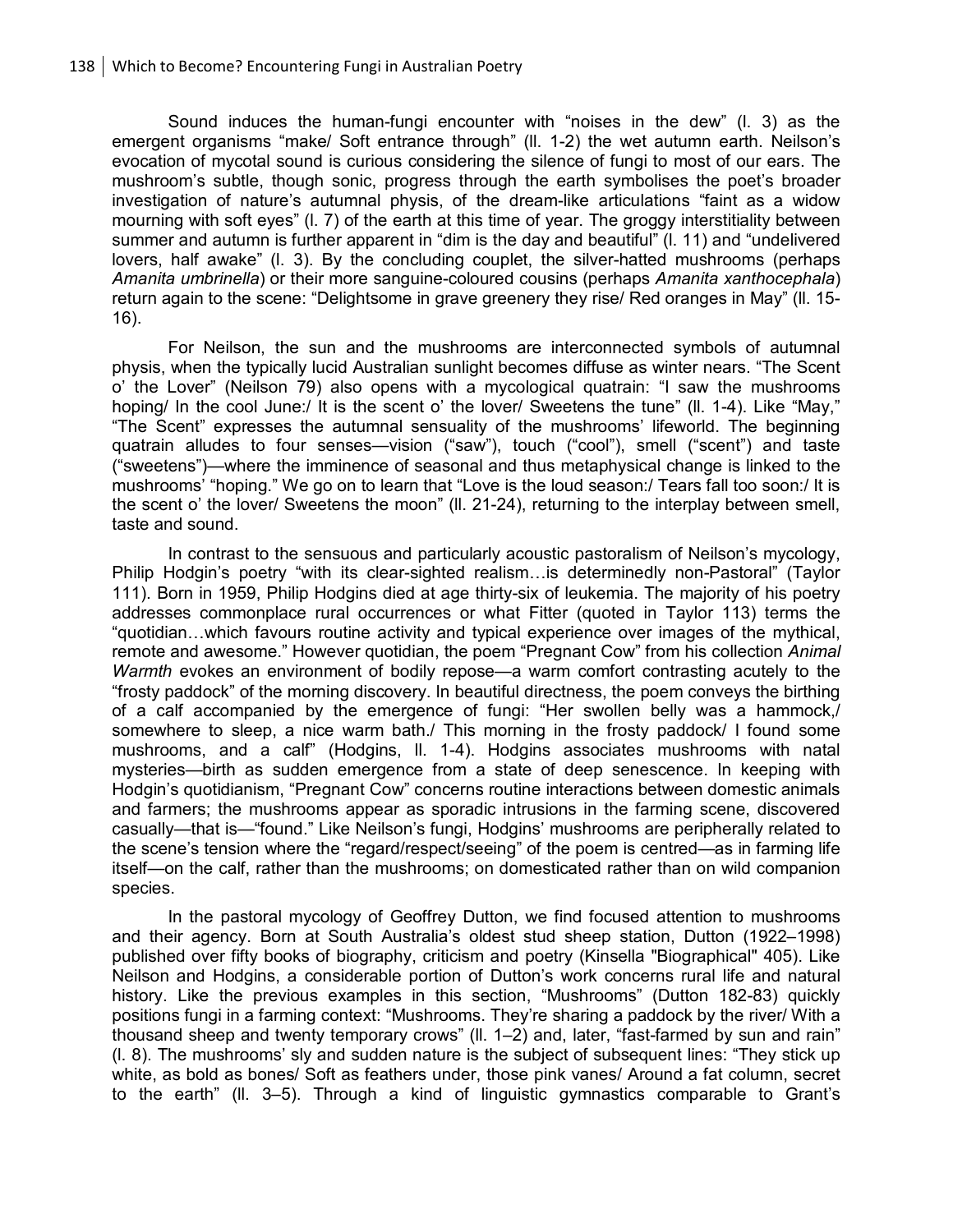"Mushrooms after Rain," Dutton implicates mushrooms metaphorically with rottenness, with "flies and footrot" (l.14) infesting the farming scene. However, the poem shifts markedly from predictable mycological tropes; ultimately the wild mushrooms "pop up clean" (l. 22), unlike the sheep "that need to be nurtured, like seedlings" (l. 25). By the end, Dutton likens the mushrooms to a "no man's crop, where already some vanes/ Are blackening, maggots beginning to nuzzle at life" (ll. 33-34). Whereas Hodgins correlates the appearance of mushrooms and the birthing of the calf, implying some synchrony between fungi and farming life, Dutton valorises the autopoiesis of mushrooms in contrast to the feeble dependancy of sheep on culture/nurture. Here, the self-sustaining or agentic "nature" of mushrooms—shy, sly, silent and wild companion species—is a far better exemplar of purity than the resource-intensive "nurture" of the pastoral and its inevitable rot, from Dutton's perspective.

#### **V. Poetic Mycologies of Taste: We Made Soup**

Neilson, Hodgins and Dutton represent fungi as part of aural farming landscapes, whereas Owen, Dutton and Grant emphasise, among other qualities, the repulsive olfactory registers of fungus. For the latter poets, the human-fungi encounter is distanced and the mushrooms exist

only within the context of rural realities, not as agentic organisms in their own right. However, through an emphasis on taste, Section V will compare the poetic mycologies of Caroline Caddy (1944–), Michael Dransfield (1948–1973) and John Kinsella (1963–). Each of these poets evidences embodied and sensory interaction with fungi. I argue that through the sense of taste linked to mycological knowledge, the possibility of mushrooms as companion species is most fully actualised, reflecting Tsing's notion of "scientific storytelling through which we learn about actor networks" (Tsing "Worlding" 50-51).

Although Michael Dransfield passed away at the age of twenty-four, he left behind a considerable body of work, some of which deals with his intoxication (Kinsella "Biographical" 404). "I do this i do that" (Dransfield 163) is about the psychotropic genus of mushroom *Psilocybe* (Fig. 5). Cleland (13) observes that the species is "known to occur in rich pastures, and especially on or near cow or horse dung…*flesh* white, becoming blue when cut." Along with an obvious emphasis on the psychotropic affordance of the species, Dransfield exhibits astute awareness of its mycotal ecology: "mushrooms grow best, this kind,



**Fig 5.** *Psilocybe cyanescens*. Krzysztof Blachnicki. Photo.<sup>5</sup>

where/ cowshit lies under conifers. gather/ at any time of day. when cut/ should be some blue visible. otherwise/ don't eat them" (ll. 3–7). A recipe for psychedelic stew, Dransfield's poem provides strict directions on the sensible use of *Psilocybe*: "chop fine/ cook up into small soup./ eat two days running, then leave off/ for a week. smoke instead" (ll. 7–10). Here, Dransfield engages directly with the alterity of the species—a poisonous, nutritive or psychoactive substance, depending on its preparation—through the empirical observation of a naturalist. Dranfield counters Cleland's assertion that "many species of this genus are poisonous and cause severe mental disturbance. It is unwise to eat any" (Cleland 13). Thus, "I do this i do that" manifests Haraway's "optic-haptic encounter" through sensory intimacy with a companion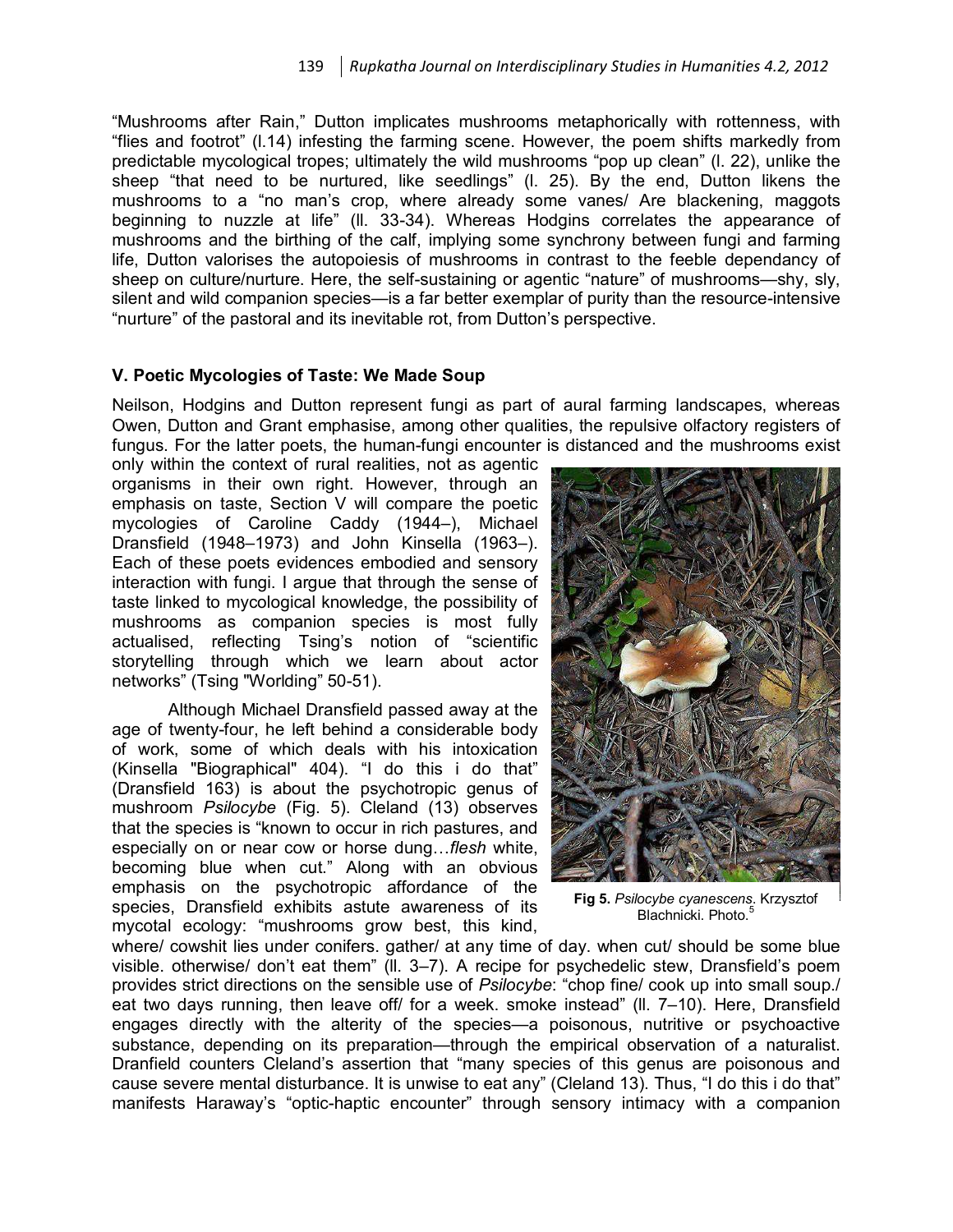species. Whereas Stewart's fungus is death-dealing and his aesthetics consequently distanced, Dransfield's mushrooms are transcendental and his aesthetics physically interactive.

Caroline Caddy was born in Western Australia, but lived in the USA and Japan during her childhood (Kinsella "Biographical" 401). Her most recent collection, *Esperance: New and Selected Poems*, features a variety of ecological poems, such as "Stirling Ranges" and "Karri Trees," about the South-West region of WA where she lives. "Mushrooms" from her collection *Beach Plastic* centres around the strained relationship between a mother and teenage daughter. In the poem's third section, the speaker sends her daughter out mushrooming: "Navigating the seas of your boredom/ I sent you out to look for mushrooms/ You returned feet wet skirt held/ hem to waist" (Caddy, ll. 63-66). Upon the daughter's return, the two find renewed understanding for one another through the sensuality of the wild mushrooms occupying the domestic setting:

 I smelled them before you opened your skirt not rank that often comes with size but redolent our words came out like inspired praise. They were bowls for thick-lipped giants shepherd pies mosques and edible turbans. They had the feel of gruyere and some with strips of grass tied over them were obscure Japanese packages. We made soup wiped their photocopies from plates tables everywhere they touched us. (Caddy, ll. 88-100)

Instead of following Stewart's ethos of "Leave it alone. Don't touch it! Oh, but don't touch it," Caddy's poem invokes the sense of smell and the gradations between "rank" and "redolent." Rather than a fear of and distance towards, familiarity and comfort with wild mushrooms marks the passage's tone. Caddy's haptic metaphors imply interactions based on nourishment: "the feel of gruyere" (l. 95). The making of soup is an act of conciliation between mother and daughter, as well as an embodied engagement between human beings and wild companion species. In the final analysis, Caddy's passage represents intimate sensory opening to fungi— "everywhere they touched us" (l. 100)—combined carefully with the empirical experience of a naturalist or wild-crafter, comparable to Dransfield.

In privileging the embodied aspects of human-mushroom encounters, the works of Caddy and Dransfield mark shifts in the representation of fungi in Australian poetry towards Tsing's notion of "arts of inclusion." The ontological ambivalence of Stewart's fungus and the pastoral mycologies of Hodgins and Dutton (in which fungi appear as sporadic members of a farming scene) are replaced by a sense of fungi as companion species closely interconnected to physical yearnings. The progression towards a poetic mycology of the senses is further manifested in the fungi-related works of Western Australian poet John Kinsella. Much of Kinsella's considerable body of writing deals with the Wheatbelt region of Western Australia (Taylor 113). Extending Terry Gifford's notion of anti-pastoralism, Kinsella has characterised his own poetry as poison pastoralism (see, for example, Haskell). Examples of Kinsella's mycological poetry include "Sub-Paradiso: Mushrooms" (Kinsella *Divine*) and "Mushrooming" (Kinsella *The Hierarchy*). However, I will focus on "Idyllatry" from his recent collection *Armour*.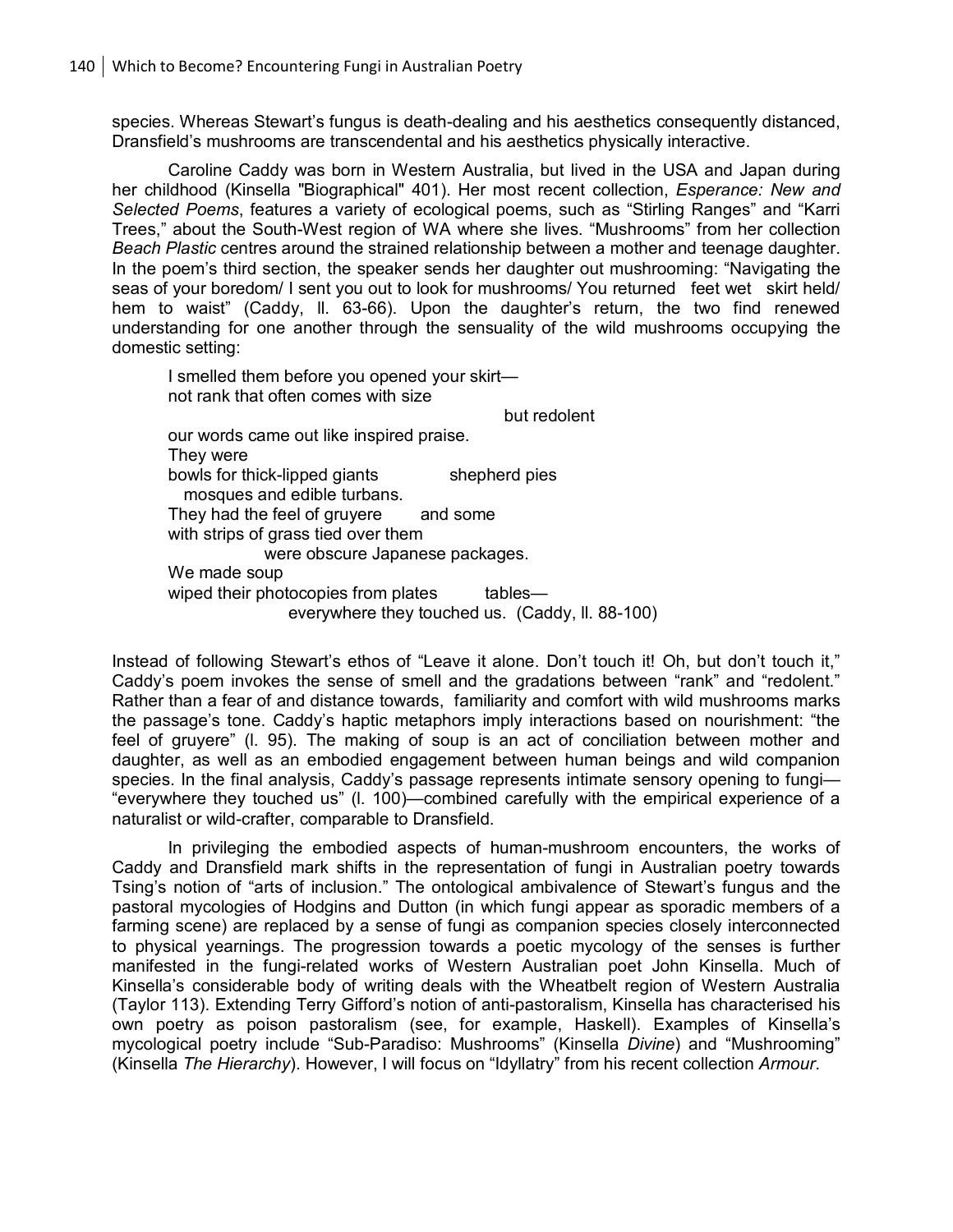The four-part "Idyllatry" begins with Part I, "*Laetiporus portentosus*," the scientific name for the White Punk fungus: "It has weathered the storms, though its white/ punk posture has injected rot into the heart/ of the eucalypt" (ll. 1–3) (Fig. 6). Kinsella's connotation of "rot" here



**Fig 6.** White Punk (*Laetiporus portentosus*). Photo<sup>6</sup>

differs to Stewart's "leathery stench of corruption and poison" and Grant's "in her lungs like a fungus." "Idyllatry" reveals the poet's mycological awareness of the fungi as an organism parasitising a host eucalypt and, conversely, being colonised by invertebrates as a host itself. Thus, Kinsella extends the sense of taste and the attaintment of food—crucial to Dranfield and Caddy's mycological representations—to an ecological community of taste comprising a chain of consumer species. Kinsella mentions Aboriginal ethnomycological knowledges in the closing lines of Part I: "and so the first people here carried

fire/ in its smouldering tinder" (ll. 13–14). The allusion to Aboriginal knowledges signifies spiritual reverence towards companion species, such as the White Punk—"a kind of encountering worthy of regard" (Haraway 164)—prevalent in *Armour* and exemplified in "halo we might walk beneath" (l. 12). Moreover, Kinsella's upward focus on a species growing on trees inverts the perceptual mode of looking down at field mushrooms, dominant in Dutton's poem, for example. The polypore fungi bear sublime and spiritual resonances, which turn one's perspective upward rather than downward. Indeed, the Aboriginal use of *Laetiporus portentosus* to transport fire invokes an embodied aesthetic of fungi, aligned with Caddy's "everywhere they touched us" (l. 100), one coupled to intimate human-fungi encounter and the cultural continuity of the smouldering heat source.

#### **VI. Conclusion: Towards Poetic Mycologies of the Senses**

Although not profuse by any means, references to fungi in Australian poetry reveal cultural attitudes towards and sensory interactions with the non-human world. In particular, the poetry of Kinsella, Caddy and Dransfield integrates knowledge of natural science and sensory experience of fungi, specifically through the faculties of taste and touch. I have suggested that these senses are the most generative of Haraway's notion of "companion species" in relation to fungi and the actualisation of Tsing's "arts of inclusion" through human-fungi sensory encounters. A poetic mycology of the senses combines poetic thought; attention to fungi in their ecological contexts; awareness of the interactions between fungi and their environments; and human experience of mycotal smells, sounds and tastes. The emphasis within multispecies theory on sensory conjunctions—for instance, Haraway's "optic-haptic encounter"—provides an ecocritical lens for reading representations of fungi in Australian poetry, for further articulating cultural perceptions of fungi and for envisioning the more concerted conceptualisation of fungi as companion species. The reconsideration of the alterity, sporadicity, ecology and corporeality of fungi could instigate their further exploration and conservation—both in science and the humanities.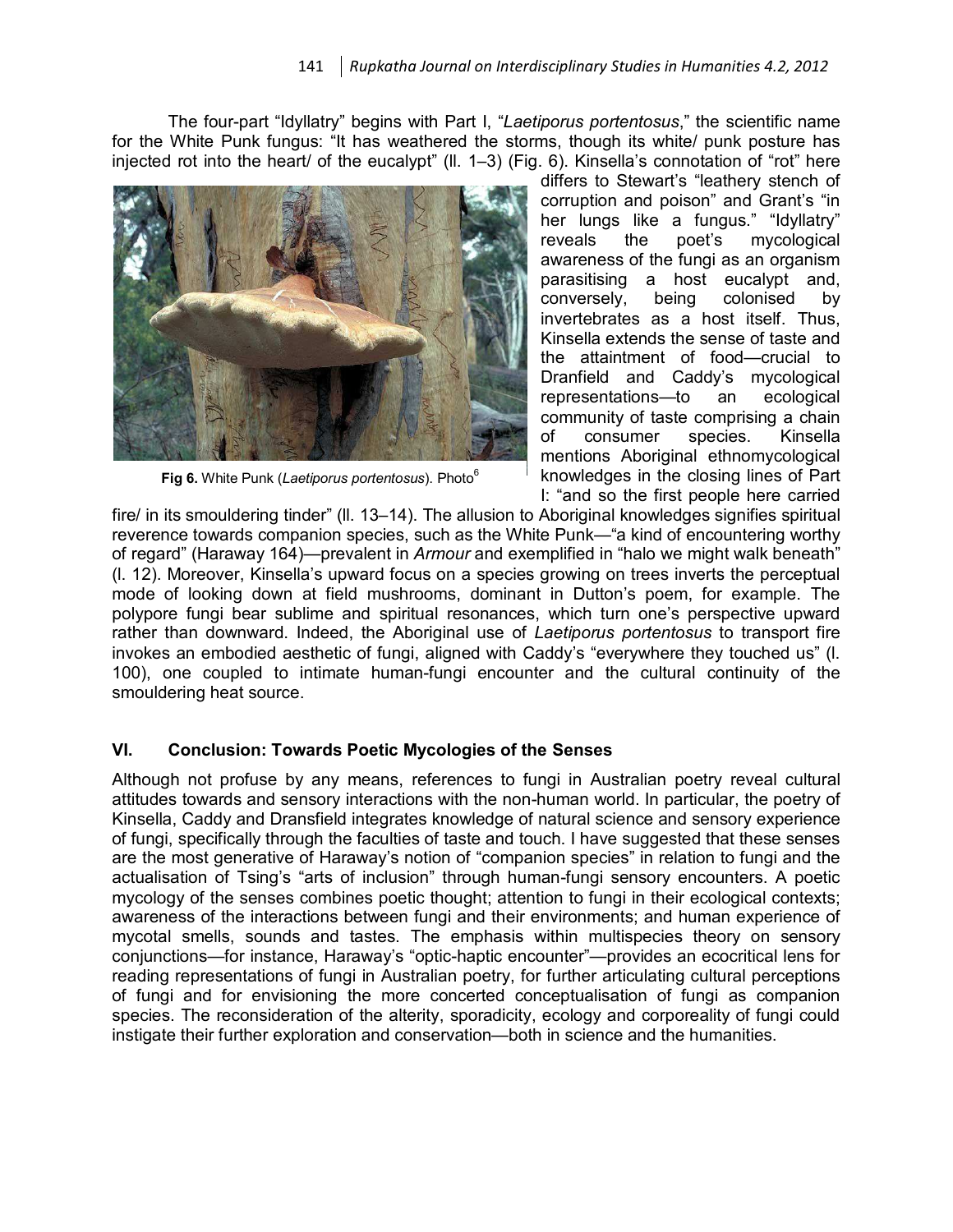#### **Notes**

- 1. Howie, Malcolm. *Starfish Fungus, Aseroë rubra (Bogong High Plains).* 1936. State Botanical Collection, National Museum Australia, Canberra. *Hidden in Plain View: The Forgotten Flora Gallery Slideshow*. Web. 17 Dec. 2012.
	- <http://www.nma.gov.au/exhibitions/hidden\_in\_plain\_view/gallery\_slideshow>.
- 2. Young, Mike. *Earthstar Fungus (Geastrum saccatum).* 2007. *Wikimedia Commons*. Web. 17 Dec. 2012. <http://commons.wikimedia.org/wiki/File:Geastrum\_20070721.jpg>.
- 3. Harrison, JJ. *Amanita muscaria Buttons, Mt Field National Park, Tasmania, Australia*. 2009.  *Wikimedia Commons*. Web. 17 Dec. 2012. <http://commons.wikimedia.org/wiki/File:Amanita\_muscaria\_Marriott\_Falls\_2.jpg>.
- 4. Kundabung, Ian Dodd. *The mushroom Pleurotopsis longinqua*. 2010. *Wikimedia Commons*. Web. 17 Dec. 2012. <http://commons.wikimedia.org/wiki/File:Pleurotopsis\_longinqua\_84657.jpg>.
- 5. Blachnicki, Krzysztof. *Mature Psilocybe cyanescens*. 2006. *Wikimedia Commons*. Web. 17 Dec. 2012. <http://commons.wikimedia.org/wiki/File:Mature\_psilocybe\_cubensis.jpg>.
- 6. Lepp, Heino. *Laetiporus portentosus*. n.d. *Australian Fungi Website*. Australian National Botanic Gardens. Web. 17 Dec. 2012. <http://www.anbg.gov.au/fungi/images-captions/laetiporusportentosus-0049.html>.

#### **References**

- Ainsworth, Geoffrey Clough. *Introduction to the History of Mycology*. Cambridge, England: Cambridge University Press, 1976.
- Anderson, Stephanie. "Mushrooms Kill Two." *The Canberra Times* 2012. Print.
- Caddy, Caroline. *Beach Plastic: Poems*. Fremantle, Australia: Fremantle Arts Centre Press, 1989.
- Cleland, John Burton. *Toadstools and Mushrooms and Other Larger Fungi of South Australia, Parts I and Ii, 1934-1935*. Adelaide, Australia: Government Printer, 1976.
- Dransfield, Michael. *Michael Dransfield: Collected Poems*. Ed. Hall, Rodney. St. Lucia, Australia: University of Queensland Press, 1987.
- Dutton, Geoffrey. *New and Selected Poems*. Sydney, Australia: Angus & Robertson, 1993.
- Fuhrer, Bruce. *A Field Companion to Australian Fungi*. Hawthorn, Victoria: The Five Mile Press, 1985.
- Grant, Jaime. *The Refinery*. North Ryde, NSW: Angus & Robertson, 1985.
- Grant, Jaime. *Skywriting: Poems, 1985-1988*. North Ryde, NSW: Angus & Robertson, 1989.
- Haraway, Donna. *When Species Meet*. Minneapolis, MN: University of Minnesota Press, 2008.
- Harper, Douglas. "Spore". 2012. Online Etymology Dictionary. 6 September 2012. <http://www.etymonline.com/index.php?term=spore>.
- Haskell, Dennis. "Tradition and Questioning: *The Silo* as Pastoral Symphony." *Fairly Obsessive: Essays on the Works of John Kinsella*. Eds. Mengham, Rod and Glen Phillips. Fremantle, Australia: Fremantle Arts Centre Press, 2000. 89-102.
- Hawksworth, David. "Mycology: A Neglected Megascience." *Applied Mycology*. Eds. Rai, Mahendra and Paul Bridge. Oxon: CABI, 2009. 1-16.
- Hodgins, Philip. *Animal Warmth*. North Ryde, NSW: Angus & Robertson, 1990.